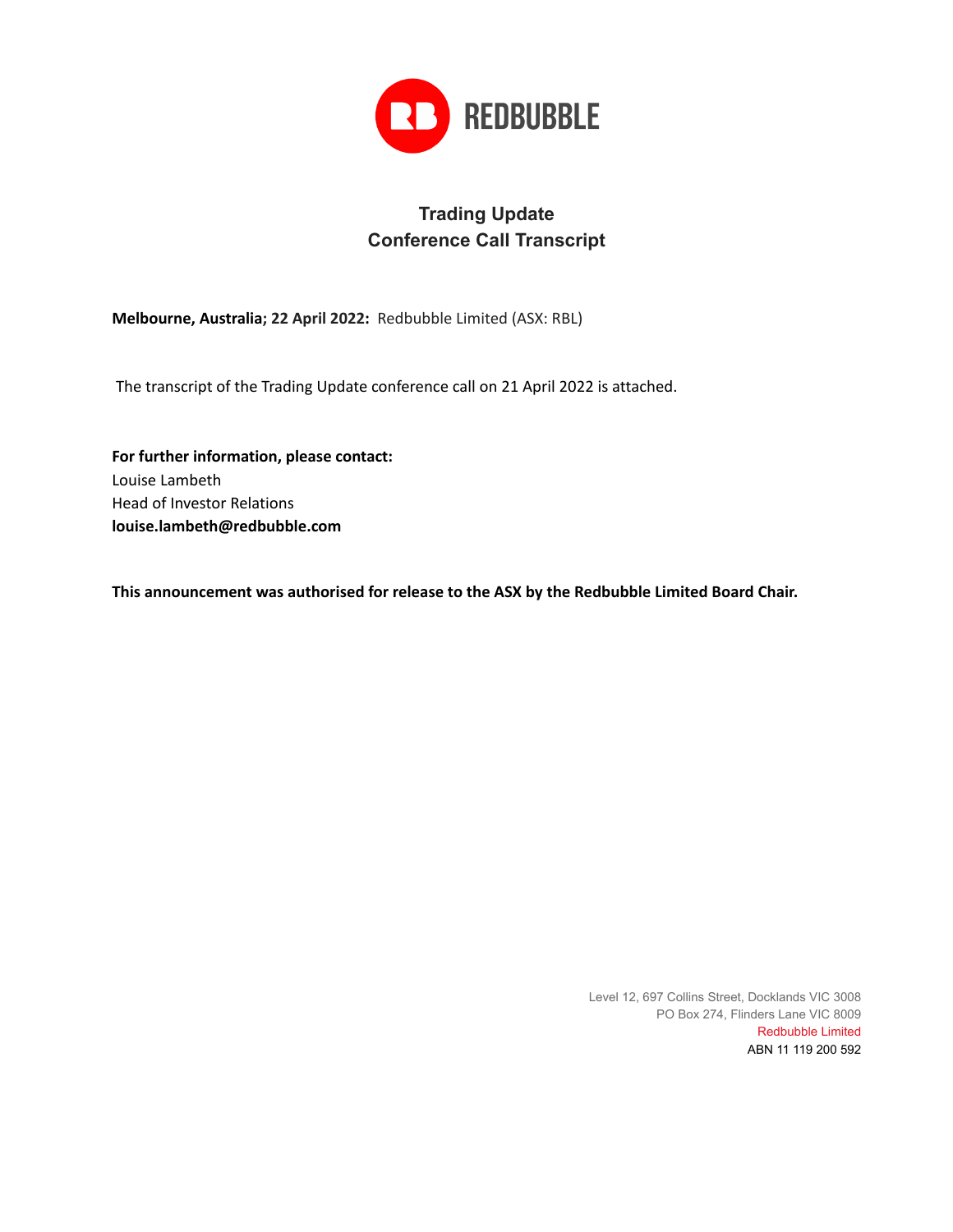Operator: Thank you for standing by, and welcome to the Redbubble Limited 3Q Trading Update. All participants are in a listen-only mode. There will be a presentation, followed by a question-and-answer session. If you wish to ask a question, you **will need to press the star key, followed by the number one on your telephone keypad.**

I would now like to hand the conference over to Ms Louise Lambeth, Head of Investor Relations. Please go ahead.

**Louise Lambeth: Thank you, Operator.**

Good morning, everyone here in Australia, and good afternoon, evening, to our European investors. This is Louise Lambeth, Head of Investor Relations for Redbubble Group. Welcome to this investor call following the release of our FY22 third quarter **trading update provided earlier today.**

With me on the line I have Redbubble CEO, Michael Ilczynski, and CFO, Emma Clark. The information for today's update is **contained in the ASX announcement and the Company slides that were released to the market.**

The financial and operational metrics are from internal management reports and have not been subject to audit. Michael and Emma will speak shortly, and we will then open up the lines for questions. This session is also being recorded.

Before we start, I would like to draw your attention to the Safe Harbour statement regarded forward-looking information in our **ASX rules. That Safe Harbour statement also applies to this investor call.**

**I will now pass on to Mike.**

Michael Ilczynski: Thank you, Louise. Hello, everyone. Thank you for joining us today. We will go through the Redbubble Group third quarter and year-to-date trading update. I will be speaking briefly, before passing to Emma to walk through the financials.

At a high level, the Redbubble Group delivered third quarter marketplace revenue of A\$96 million, which was largely in line with our expectations for the quarter. Gross margins for the quarter were consistent with year-to-date, at 37.5%, and we continue to **see elevating customer acquisition costs impacting our GPAPA margin.**

OpEx was slightly below budget, driven by slightly lower staffing expenses. These factors resulted in operating EBITDA loss for **the quarter of A\$6 million.**

Given the year-to-date results, we are reiterating our FY22 outlook statements provided in February. We have a significant cash balance on hand, having ended the quarter with a cash balance of A\$94 million, which continues to give us the ability and the **confidence to invest for our future growth.**

As I said at the start of the year, the team and I have our sights firmly focused on driving sustainable growth for the medium and long term. During the quarter, we continued with the investments we are making across the business to build our capabilities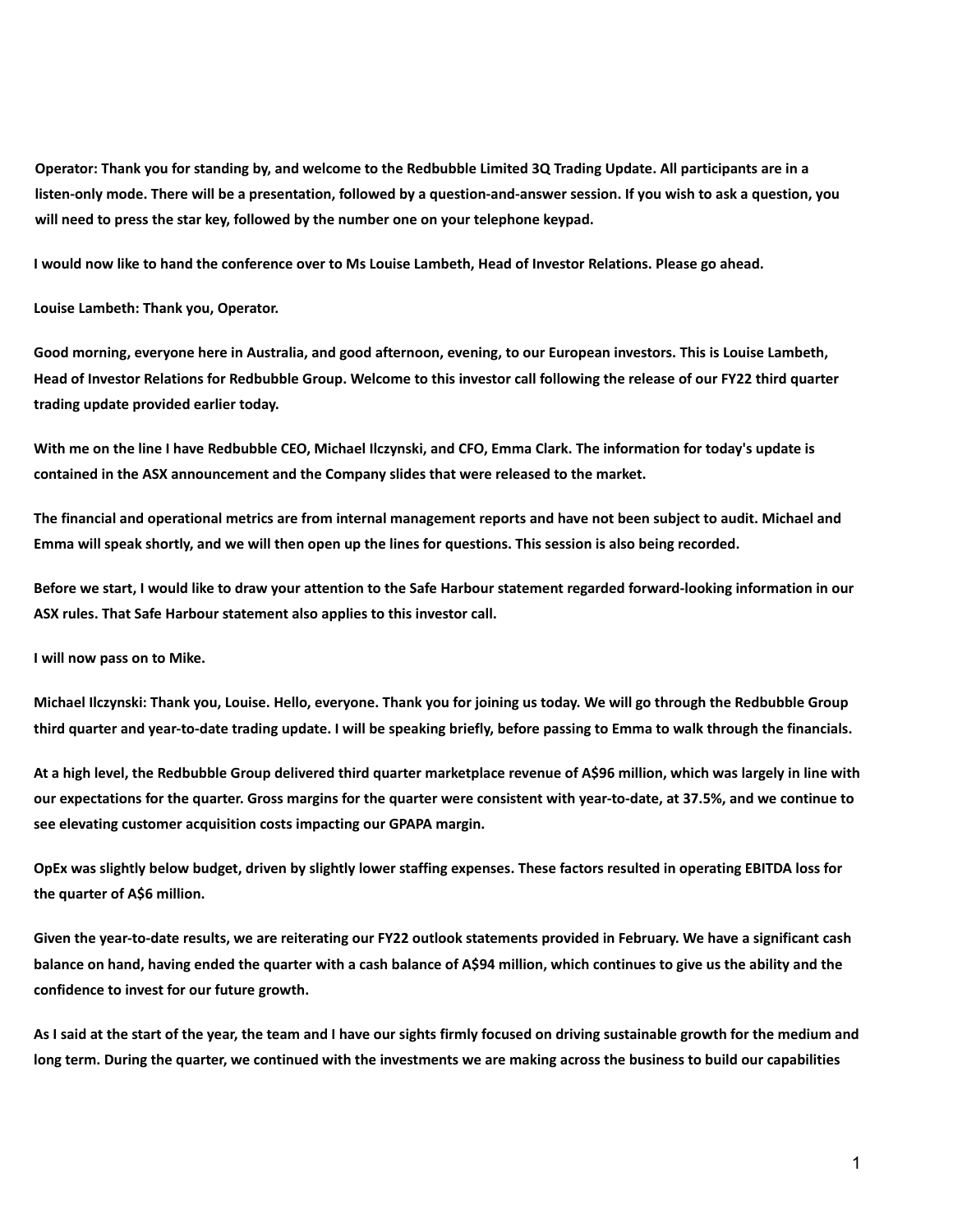and expand our capacities, which has included by hiring more than 100 new staff into the Redbubble business since July 2021. This has really boosted our capacity, particularly within the product and engineering teams in the Redbubble.com business.

As we have stated, these teams are focused on improving our technical foundations, but we are also starting to see staff improvements in the off site experience. To give you a few examples, we recently launched our first add to cart recommendations on the Redbubble site. So, when a customer adds a product to their cart, a carousel of recommendations, based on that product, now appears. We've added list functionality to both of our Redbubble mobile apps, so we see a lot of user behaviour, particularly amongst our target audience around creating and sharing lists of products and designs. Adding this feature to our apps has been our number one feature request, so it was great to have that added this quarter.

We've been experimenting in our search results to boost newly onboarded artists to improve their ability to get discovered, **while not degrading overall conversion results. This experiment has shown good promise.**

**We also remain on track to launch our pets category in the Redbubble business later this year.**

Additionally, we remain really focused on driving retention and repeat across both businesses. Through Q3, a record high 47% of **our marketplace revenue for the Group is generated from repeat customers.**

We also shared in this release some initial cohort data. This was looking at new customers, who first purchased on Redbubble in the second half of calendar year 2020, so this was the real COVID-impacted cohort. We compared that with new customers from **the same time a year earlier, in 2019, pre-COVID.**

What the analysis demonstrated was that the H2 2020 new customer cohort was some 64% larger than the 2019 cohort. Despite being so much larger, the 2020 cohort's 12-month repeat rate is very similar to the 2019's rate, 20.3% versus 21.7% over 12 months. This is really encouraging for us, as it demonstrated an ability to retain those COVID-impacted customers at virtually the same rate, even though the 2020 cohort had the reopening phase during 2021, in their following 12 months, in the US, in **particular, which should have had a negative impact on repeat online behaviour, as offline stores reopened.**

We also believe it demonstrates that the Redbubble value proposition does appeal to a broad mass consumer segment. That we can build loyalty at scale, and it's why our focus is equally on improving retention and building our brand, so that we can drive increasing numbers of new customers over time. As such, both businesses are continuing with a number of experiments this year to drive retention, and those experiments are across all aspects of the customer journey, from different marketing channels to shipping experiments to physical product experience changes, as well as looking at how we start to build our brand over the **periods ahead.**

We don't normally provide this level of operational detail in our quarterly trading updates; however, given the investments that are happening across the business, I thought it was important to take the opportunity to demonstrate some of the tangible examples of the work that we're able to undertake with additional talent and resourcing coming into the business.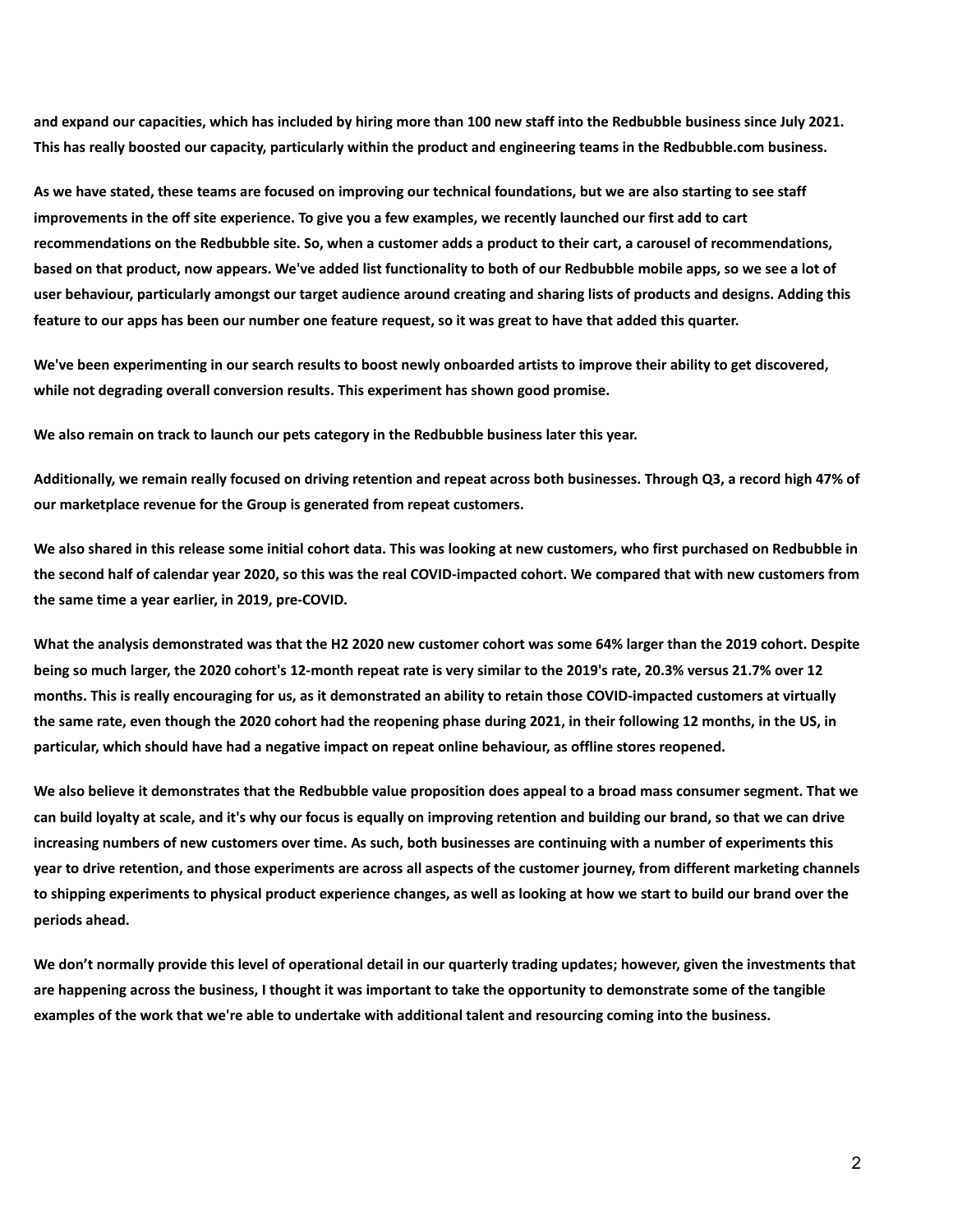We're also making progress with our platform work that we need to undertake in order to unlock future value. So, during the remainder of calendar year '22, we will continue to build up this foundational work required for the next phase, as well as **working on some of these opportunities to deliver earnings growth in the shorter term.**

We're all immensely excited about the incredible opportunity that lies ahead of us. Within the business, there are multiple, high-potential growth leaders that can enable us to achieve a meaningful step-up in scale. I remain highly confident that Redbubble, the Redbubble Group, is a compelling investment opportunity that can deliver long-term value to all stakeholders.

That being the case, we do not believe that our current share price reflects the fundamentals and prospects of Redbubble and our strategy. As such, the Board and management has and continue to actively investigate value-enhancing options on behalf of all stakeholders. These include organic and inorganic opportunities that could assist in the acceleration of shareholder value, as **part of our usual considerations for the Board and the company**

Before I wrap up, I want to spend a moment to discuss our Redbubble Group, as well as to support people of Ukraine. Over the past few weeks, our team has been coordinating to offer Redbubble support of humanitarian relief efforts for Ukraine. This is including looking at ways we can support the Redbubble Ukrainian art, and amplify the efforts of artists on Redbubble, from **across the world, who have been moved to create artwork in support of the Ukrainian people.**

Already, we have facilitated sales of several hundreds of thousands of dollars of art supplies, and we are donating - as we are donating our profits from these sales, this means the Redbubble Group will be donating over A\$70,000 to GlobalGiving and International Rescue Committee, two charitable organisations who are working to mobilise resources, to save lives in Ukraine and assist refugees. I'm very proud of the meaningful way that our team has worked together to show support with the people of Ukraine, and I'm truly grateful for the wonderful response that we have seen from both the artist and customer communities, **to drive that caring initiative.**

**I'll now pass over to Emma.**

Emma Clark: Thanks, Mike. I would like to echo your comments and thank all of our communities for their ongoing support of **Ukraine.**

Let's now turn to the year-to-date and third quarter financial performance, and our outlook. Please be aware that unless otherwise stated, the financial results discussed are on a delivered basis and have not been subject to audit.

On a year-to-date basis, marketplace revenue was A\$384 million, down 16% year-on-year on a floating basis, and down 17% on a constant currency basis. However this is up 56% on a two-year view. Of this, A\$96 million was delivered in the third quarter, down 7% on a floating basis and 12% of a constant currency basis. This is largely in line with our expectations.

On an underlying basis, for the year-to-date, which is effectively on a paid basis excluding masks, marketplace revenue was **A\$376 million, down 4% year-on-year on a floating basis, and 5% on a constant currency basis.**

Year-to-date, Redbubble has generated gross profit of A\$144 million, down 22% on both a floating basis and constant currency basis. Gross margins were 37.5% in the third quarter, once again in line with our expectations, noting that gross margins carry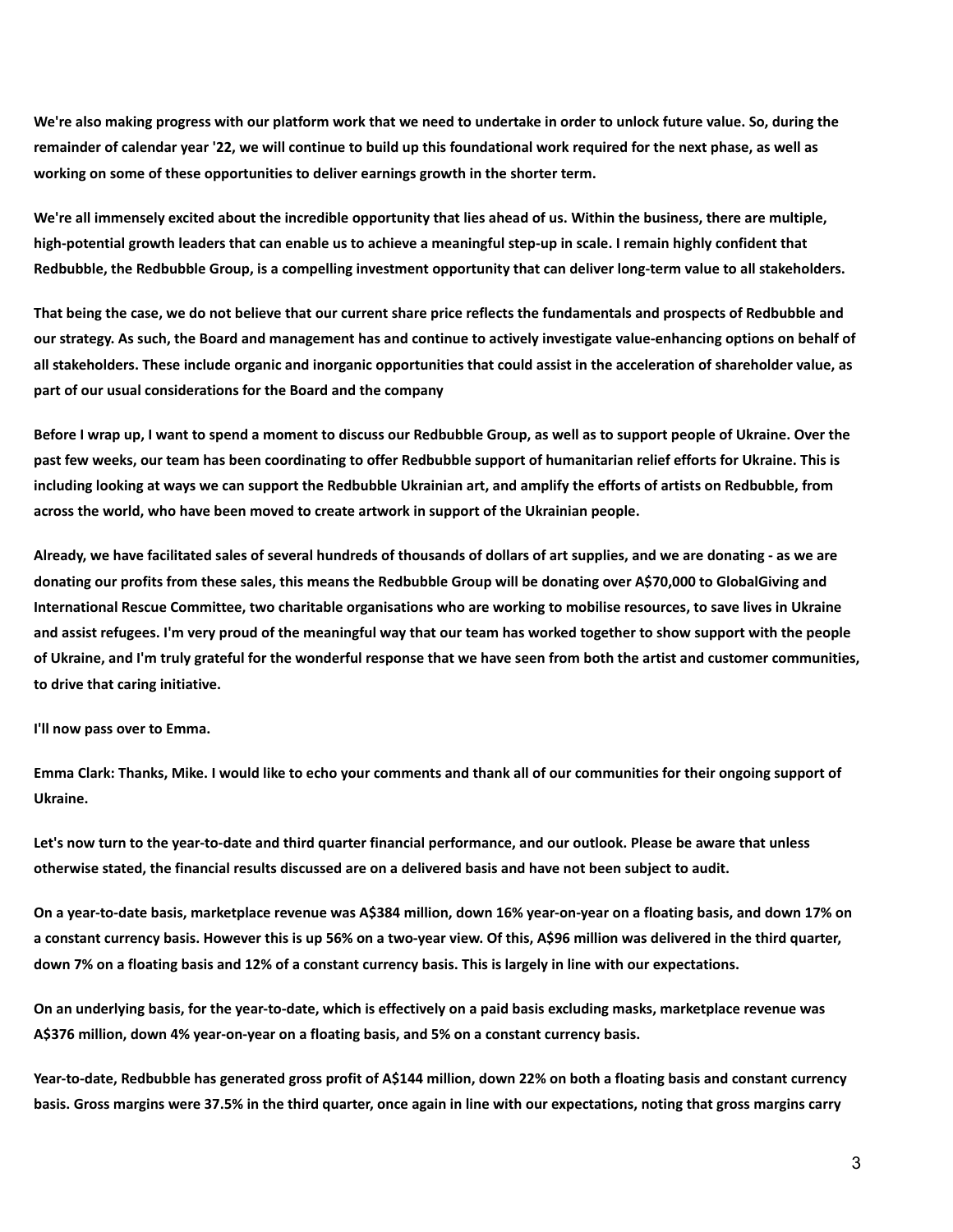small seasonal headwinds in the third quarter, as customer returns and refunds from the holiday season in the prior quarter are **processed. On a year-to-date basis, gross margins were also 37.5%.**

Gross profit after paid acquisitions for the year-to-date was A\$84.1 million, of which the third quarter contributed A\$20.6 million. Paid acquisition as a percentage of marketplace revenue was 15.6% for the year-to-date and 16.1% for the third quarter

As Mike shared earlier, repeat customer spend remains strong; however, new customer acquisition costs remained elevated in the quarter, due to a combination of high levels of competition in the digital channel, with what appears to be some general **weakness in consumer demand.**

Operating expenses during the third quarter were A\$26.7 million, which was down 10% on the second quarter's results of A\$29.6 million. As discussed in previous quarters, the second quarter expenses always contain seasonal uptick to support the peak sales period in November and December. Third quarter operating expenses, however, were up 27% on the prior year. Mike talked earlier about the investment in people capacity, with over a hundred new Bubblers joining the Group this financial year, and this is the main driver of the year-on-year increase in expenses. Even so, we are still running below our internal headcount expectations, and therefore this expense line was lower than we had anticipated, offsetting much of the paid acquisition cost **increase.**

The variance between operating EBITDA and EBITDA for the quarter was impacted by unrealised net foreign exchange losses, being a A\$2.7 million loss in the quarter, as the AUD strengthened from A\$0.70 to A\$0.75 during this period.

**The other item in other expenses are share-based compensation payments.**

The year-to-date EBITDA loss is A\$2.3 million. Redbubble's closing cash balance as at 31 March 2022 was A\$94 million. For those of you who are familiar with the business, you will remember that seasonality in the business always results in a net cash outflow in the third quarter, after payments for holiday sales are made to all our market-based participants. The business **operates through a retail cycle, and therefore is seasonal in nature.**

The first half of the financial year is always larger than the second half, and this is reflected all the way down the P&L, as well as through the cash flow and across the balance sheet. As such, our financial metrics should be viewed over a full financial year **period.**

At the half year results, Redbubble reiterated its outlook statement, and our year-to-date performance gives us confidence that these will be met. Redbubble still expects financial year 2022 marketplace revenue to be slightly below financial year 2021 **underlying marketplace's revenue of A\$497 million.**

We remain a much larger business than pre-COVID, and our cash balance will continue to allow us to invest to achieve our medium-term aspirations. We are confident and excited about making some longer-term opportunities to grow strongly and extend Redbubble's global market leadership. As such, we will be continuing to invest into the business and funding these **investments out of our existing cash reserves.**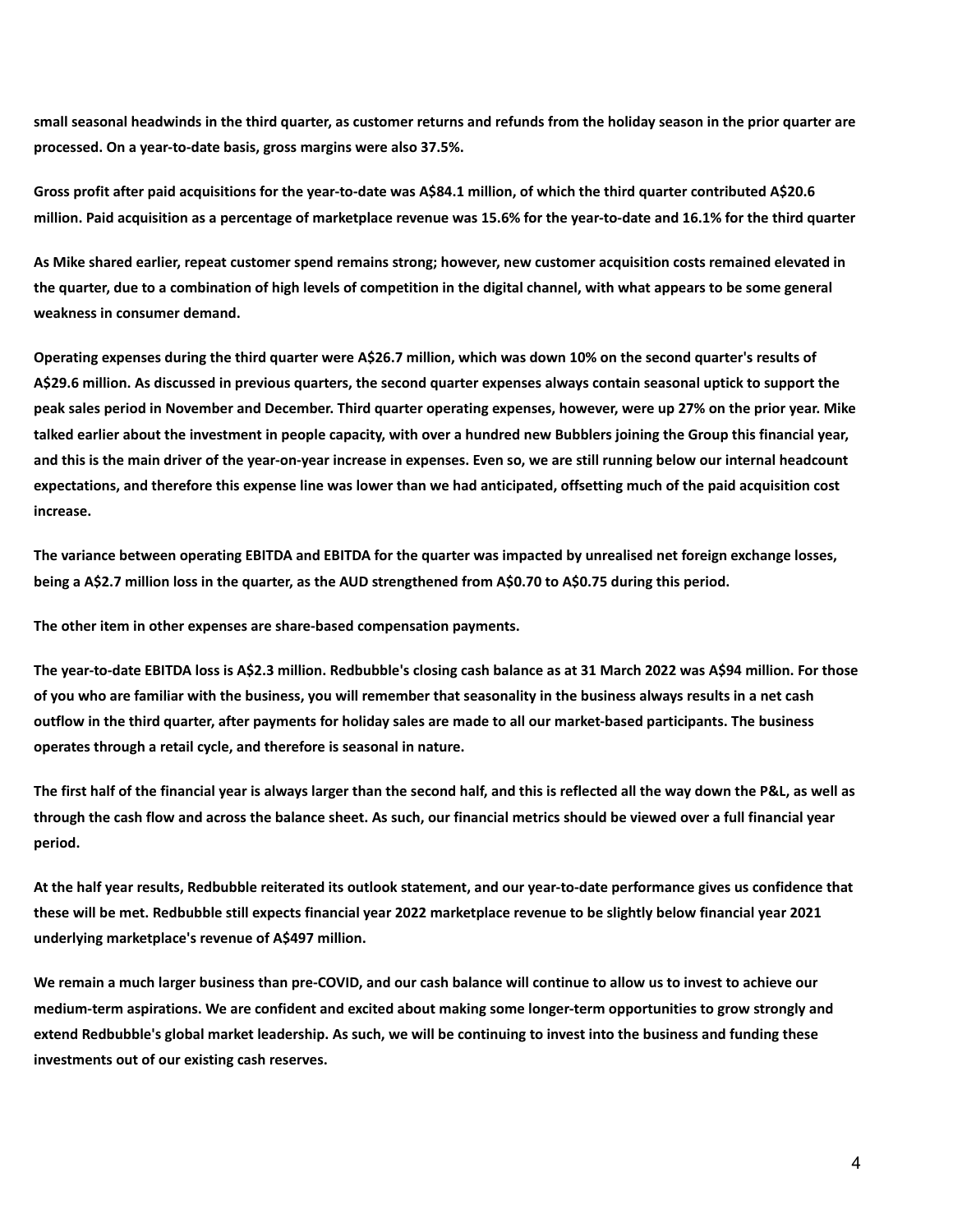Financial year 2022 EBITDA margin as a percentage of marketplace revenue is expected to be negative low single digits.

**Thank you very much for listening in. I will now open up the line for questions.**

Operator: Thank you. If you wish to ask a question, please press star one on your telephone and wait for your name to be announced. If you wish to cancel your request, please press star two. If you're on speakerphone, please pick up the handset to **ask your question.**

**Your first question comes from Anna Guan from Goldman Sachs. Please go ahead.**

Anna Guan: (Goldman Sachs, Analyst) Morning, team. Thanks for taking my questions. A couple of questions from me if I can. The first one is around guidance and the new information that came out of today. Emma, correct me if I'm wrong, if I'm understanding your comments earlier correctly, you guys are reiterating guidance, but obviously, OpEx was lower than expectation, but also, at the same time, paid acquisition costs were higher, as well, compared to your previous expectations. **Would that be a fair read?**

Emma Clark: Yes. As you know - thanks for the question, Anna - we have guidance out on both marketplace revenue and EBITDA, not every line in between in the P&L, so, yes, and we've disclosed today paid acquisition remains elevated through the quarter, and OpEx came in lower than our expectations. Obviously, our full-year guidance reflects swings and roundabouts within the lines in the P&L itself, and we do reiterate our guidance statements on both marketplace revenue and EBITDA.

Anna Guan: (Goldman Sachs, Analyst) Yes, understood. On that OpEx piece, to what degree is that related to the timing of **hiring?**

Emma Clark: It is largely related to exactly that, Anna. We're recruiting. Lots of people talk to us about the new roles on the Redbubble page and we continue to recruit, but obviously, it's just taking us a little bit longer to recruit people in than we had initially forecast in our internal models, and that's the gap. So, we're continuing to recruit those roles, and obviously, as they **come on board, that gap closes.**

Anna Guan: (Goldman Sachs, Analyst) Understood. My second question is around the top line performance in this quarter. Backing out the masks component, and also looking at what some of your competitors or comps are saying, out of the US, I thought, from my point of view, I thought the quarterly top line performance last year quite encouraging, just given the stimulus impact in the US in the PCP being very difficult to cycle over. Any colour you guys can give around the exit run rate towards the **back end of the quarter would be helpful. Any colour there, by any chance?**

Emma Clark: I'm going to put that in the nice throw bucket, Anna. We're not going to give live commentary on where we're at, at the moment. I will note that for the quarter, on an underlying basis, I'm quoting we were 2% down year-on-year, so, yes, we're quite close to neutral, in terms of top line. As we said earlier, our revenue was largely in line with our internal **expectations.**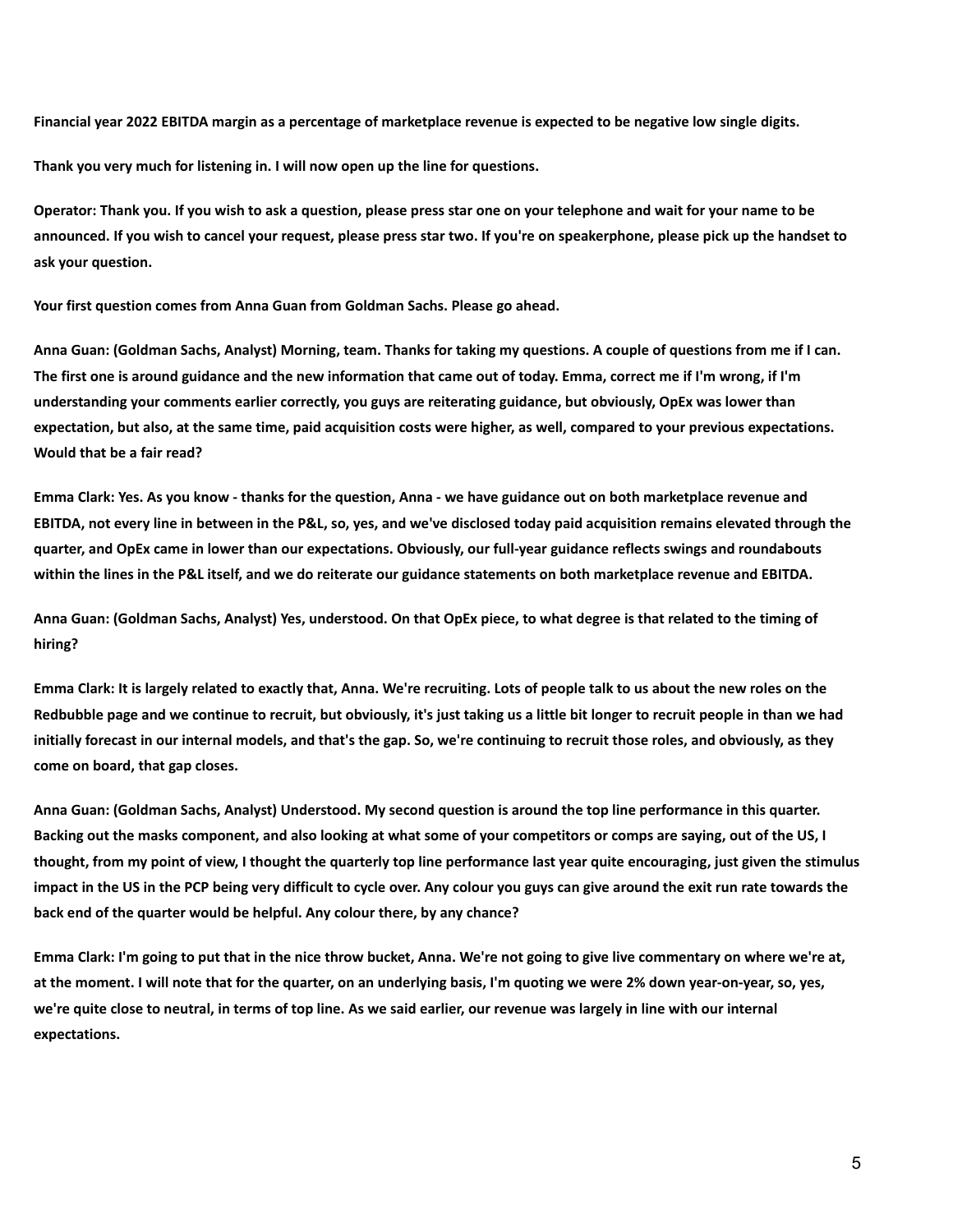Anna Guan: (Goldman Sachs, Analyst) Got you. Okay, that's helpful. Last question from me, on the comments around organic and inorganic opportunities, is there any colour you guys can give around any direction what you guys are looking at? How we **should be thinking about it? That would be quite helpful.**

Michael Ilczynski: Thanks, Anna. No, we think that - we just wanted to be clear that it's something that we've talked about, really for a year now, we wanted to reinforce that, yes, we have a very clear, organic plan that we believe that can take us through to our medium-term aspirations - to all aspects of our medium-term aspirations. At the same time, though, of course, part of my job, part of the Board's job, is to look for those other opportunities, so other inorganic opportunities, that might accelerate the time for those aspirations or accelerate our shareholder value, and that's what we continue to do.

**Anna Guan: (Goldman Sachs, Analyst) Fabulous. Thanks, team.**

**Operator: Thank you. Your next question comes from Tim Piper, from UBS. Please go ahead.**

Tim Piper: (UBS, Analyst) On the fulfiller network, particularly in the US. As cost inflation, obviously is a big topic, but has there been a significant increase in the available capacity across the fulfiller network in the US, after a lot of investors through COVID, and then demand's come off a bit more recently? Just thinking about in terms of absorption of cost inflation across that **network.**

Emma Clark: Thanks, Tim. That's a good question. In terms of inflation, we're continuing to see some small requests for cost increases come through in some of our fulfiller network, but nothing that's material and changes our traditional gross profit margin. We do continue, obviously, to manage tightly both our costing and pricing levers to make sure that that margin ends up **where it needs to be.**

In terms of capacity of the network, that is perfectly fine at the moment. As we've discussed in prior quarters, when we - with our network - being a seasonal business, as we are, the network naturally has capacity to flex, because it has to flex over holidays, anyway. So, obviously, we're running in a non-holiday period, so capacity, there's been no capacity concerns in our - in **the network during the quarter.**

Tim Piper: (UBS, Analyst) Got it. Secondly, that Etsy, I think it's a week ago or so, the sellers boycotting the platform. Did you see **any change in the activity on Redbubble or TeePublic sites as that occurred, either positive or negative?**

Michael Ilczynski: Tim, it's Michael here. I think two things, this one. We do operate a slightly different business model to Etsy, where the way that we set up our services that we offer our artists is a much more aligned model, where the artists set the price, the artist sets their margin. We charge - we, effectively, our network, our platform charges all artists the same fee, to help facilitate and then fulfil the transactions and fulfilling their price. So, we have a slightly different model that we believe is highly aligned to artists, and we don't - so you don't hear us talk about things like pay rates, because that's not how our model works.

In terms of seeing a change, we continue to see good new content and good new art acquisition. No real change, but those areas have been reasonably strong for us over the past 12 months, and we have a different - a somewhat different artist space,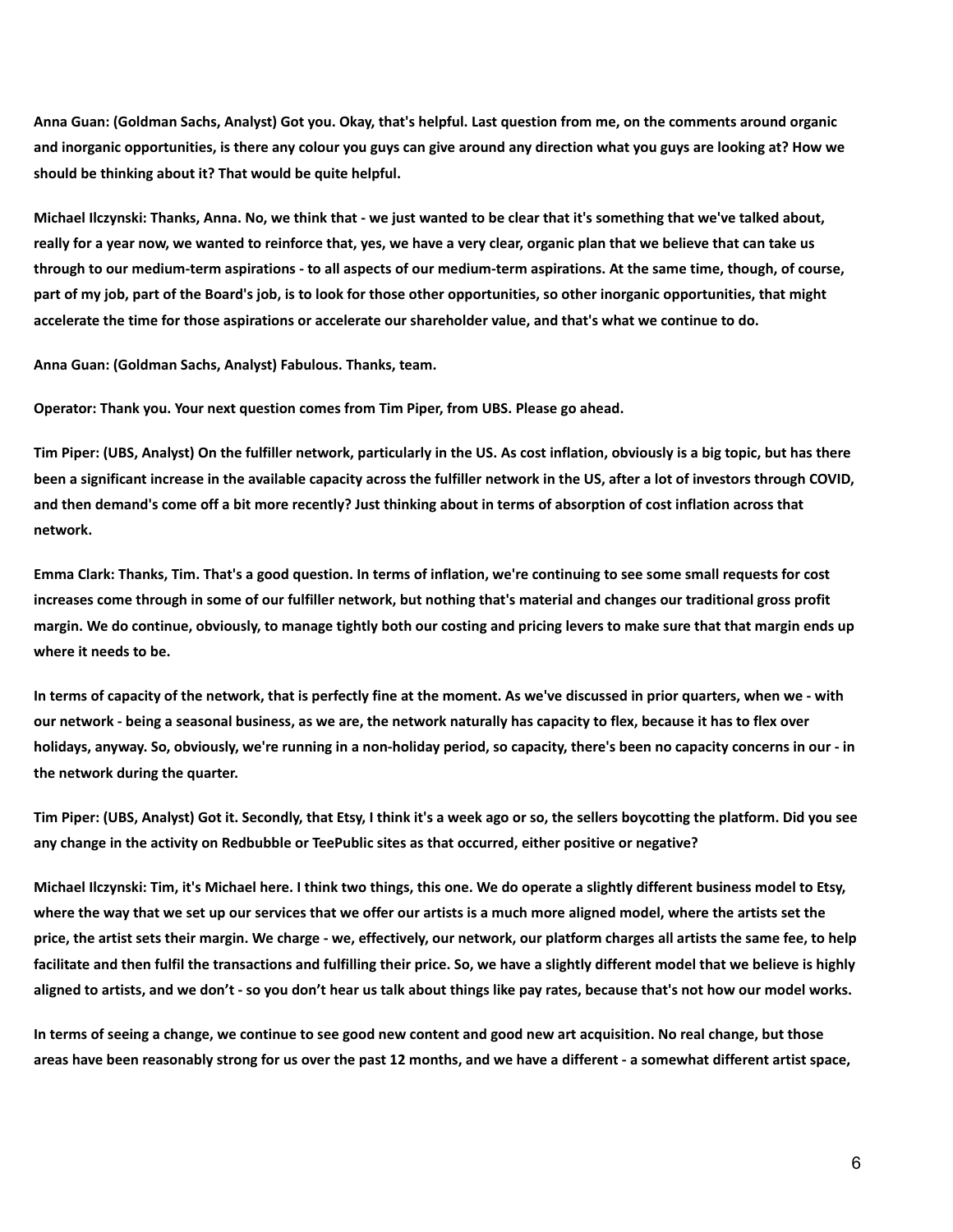relative to the broader Etsy base, which are much more makers than creators, whereas ours are more focused on digital design **designs and digital artists.**

Tim Piper: (UBS Analyst) Yes, sure. I just thought that with what was going on there, maybe the Redbubble platform would have seen maybe a bit of an uptick in either organic or paid traffic coming your way, as that occurred, but that's not the case?

Michael Ilczynski: As I said, the Etsy platform is quite a broader platform than us in terms of their product base and their artist base. All of our artists and our content metrics during the quarter remained where we'd expect, so, definitely pretty strong, all **the way through the past 12 months.**

Tim Piper: (UBS, Analyst) Got it. One last one, on the marketing side, and I take your point around increased competition in a more subdued demand environment. Everyone, we all focus on Google or what, maybe, can you just quickly talk to some of the emerging or newer social channels out there, and how you're approaching your marketing budget with respect to social?

Michael Ilczynski: Yes, thanks, Tim. We'll talk to it just at a high level. We've been pretty clear that there's a variety of channels that we use for acquisitions. Yes, the Google channels are important for us, but so too are a variety of other paid acquisition for a variety of our other marketing channels, and the team works really hard at constantly optimising across those channels.

We did talk about, in February, as a lot of platforms saw with the ATT changes, that attribution, particularly within those paid social channels, does - has become more challenging, in terms of the ability to look back and understand what is driving conversion. That just means that our team needs to work harder, in terms of understanding what is the future applicable to those channels, and make sure that we're still hitting all of our - what we refer to as our ROAS targets, our return on ad spend.

We still very much have our first transaction profitable goal that we have across all of our paid acquisition channels, including paid social. So, clearly, those channels have been challenged, over the past seven, eight, nine months, particularly with the ATT changes, but as I said, they're important channels for us. We continue to look for new, the new platforms and channels, and to **gravitate to those, as well.**

**Tim Piper: (UBS, Analyst) Got it. That's great. Thanks for taking the questions.**

**Operator: Thank you. Your next question comes from Aryan Norozi, from Barrenjoey. Please ask go ahead.**

Aryan Norozi: (Barrenjoey, Analyst) Hi, guys. Hope you're well. First one for me, around cotton prices. I know this is short term, but there's a lot of moving parts, so, they're up about 70%, 80% this year on last year. To what extent has that been reflected in your numbers? Because you don't really run stock term, so it should come through pretty quickly. How do we think about that, **in terms of impact over the next few quarters, please?**

Emma Clark: Yes, it's a great question. As you rightly point out, Redbubble has third party fulfilment networks, the third parties are effectively the ones who effectively carry the blank stocks, so, there's obviously quite a long supply chain that comes off the **back of that.**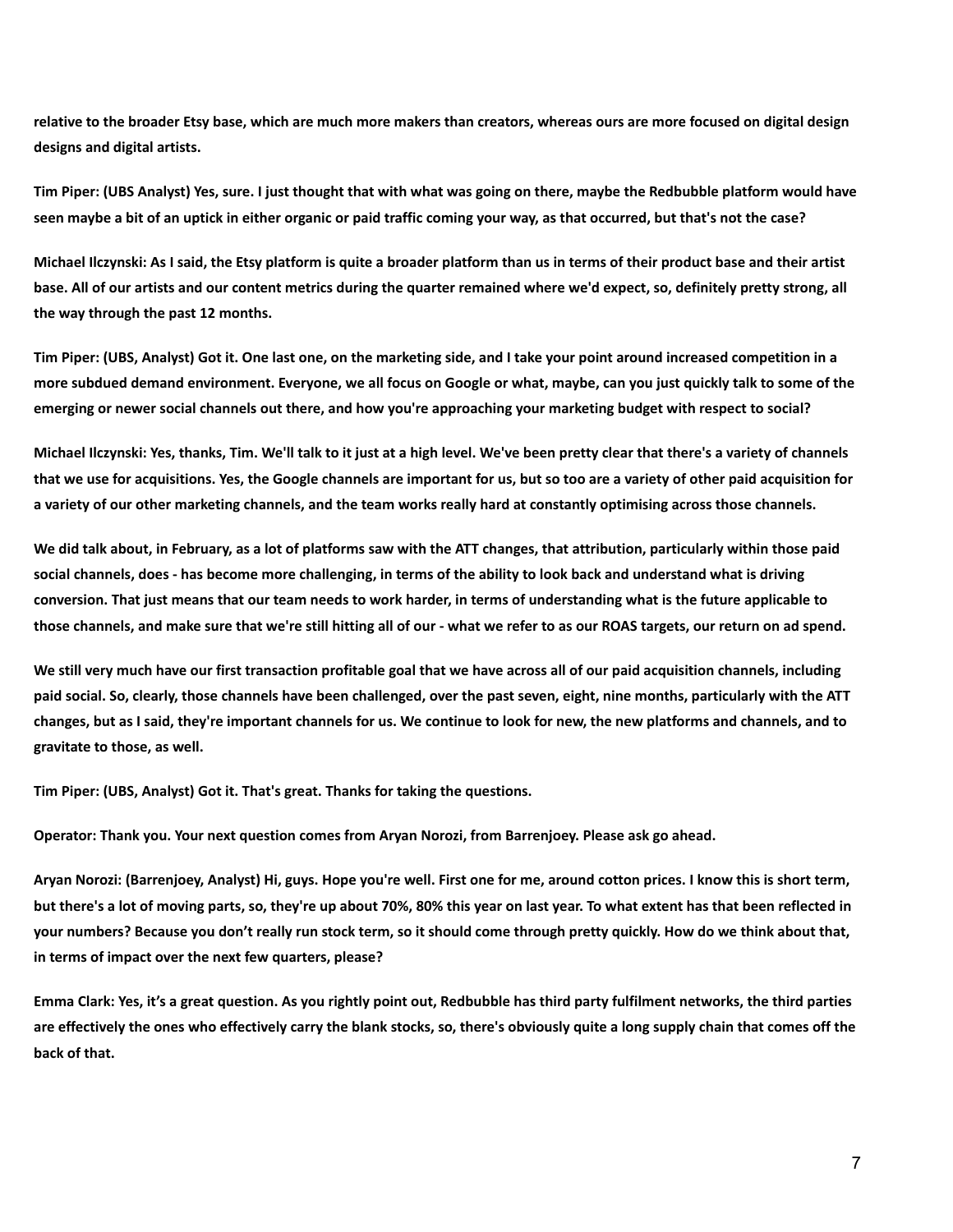There has been, obviously, some talking about that the impact of those cotton prices on things like tee shirt blanks. As I said earlier, we've only seen a couple of small requests for price increases come through to date. We do expect more to come through, though I will note I've been saying that now for six months, and there's been nothing material yet. Most of the fulfillers do carry quite a few months' stock on hand, and replenish relatively infrequently, because of csupply chain disruptions, so those **changes do come through slowly.**

At the moment we would not expect them to be having a material impact on our business, and as I said earlier, we still have pricing levers in our control, as well, should those cotton prices manifest into larger - sorry - higher tee shirt blank prices, over **time.**

**Aryan Norozi: (Barrenjoey, Analyst) Seasonally, the fourth quarter gross margin has been sort of…**

## **Michael Ilczynski: Sorry…**

Operator: Pardon me. It seems that we have lost Aryan. Your next question comes from Owen Humphries from Canaccord. **Please go ahead.**

Owen Humphries: (Canaccord, Analyst) Thanks. Hey, team. A quick question, can you just provide a bit more colour when you talk about organic and inorganic? I obviously, understand what inorganic means, so the question about inorganic is, what do you **perceive is the available cash that you guys could deploy?**

Michael Ilczynski: I think, Owen - look, I don't think we're going to answer that specific question to that degree. When we're **looking at opportunities, clearly understanding the ways, the different types of opportunities, the different funding** arrangements that might come with that are a clear consideration, but I don't think we're going to specify that they're X amount **of dollars in that degree of specificity.**

Owen Humphries: (Canaccord, Analyst) You must have a minimum amount of cash you've got on your balance sheet at any given time. I imagine that's about \$30 million to \$50 million. Is that - how do you guys think about that?

Emma Clark: Yes, I mean, once again, we don't want to get drawn into specifics, Owen. As most people on the call are aware, Redbubble is a pretty working capital light business. Obviously, with the way that our economics work with customers, purchasers, flowing directly to us on the day, and then disbursing money to marketplace participants. When we combine that model with the amount of cash that we've got on the balance sheet, it's not hard to come up with a range of what the available cash could actually be, but we're very comfortable with having that cash on the balance sheet at the moment, most of that all **for organic purposes.**

**Owen Humphries: (Canaccord, Analyst) When you say organic, is that excluding capital management initiatives?**

## **Emma Clark: Such as?**

Owen Humphries: (Canaccord, Analyst) Well, we're talking about inorganic, so the gross profit of your multiple in your business is 1 time. I don't think you'll find that elsewhere, I'd imagine. I'm just wondering why you wouldn't engage, given the balance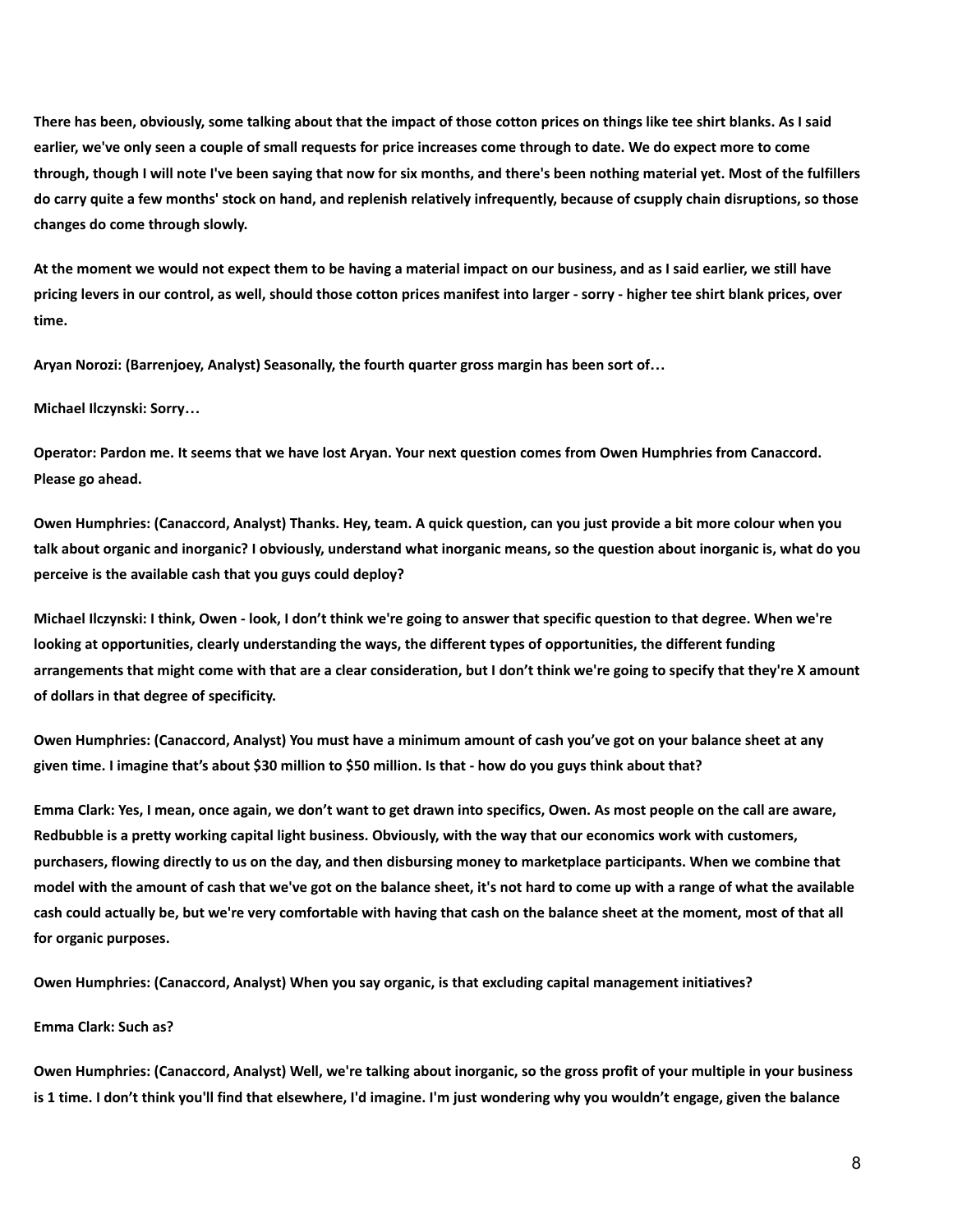sheet, and engage in buyback, and be - when you say organic, is that - are you just talking about your current OpEx base being **what it is or further investment in your OpEx base for new product lines?**

Emma Clark: Oh, thanks for the extra colour. When we're talking organic, we're talking all the things that we wish to do, to be able to achieve our mid-term aspirations. So, you will have heard Mike speak quite consistently over the last six months about brand spend, and how that might be coming in FY23. That still remains an option. Obviously, there's no brand spend in our **financials at the moment, so that would represent an organic investment.**

Obviously, what we're going to continue to do is be very prudent and monitor the macro environment. As we said, there is signs of general consumer weakness that we see that across the board in ecommerce at the moment, and it's quite a volatile **environment, generally, that's from a macro perspective, so, we're going to continue to monitor that.**

Then also proven reasons to hold the cash in terms of headwinds in the macro environment, but then also, as we go through the next period, from an economics perspective, I agree with what you're saying now, in terms of relative valuation, but that can **also change very quickly.**

Owen Humphries: (Canaccord, Analyst) Yes. Michael, in the past, we talked about building more of a Redbubble brand, although the unprompted brand awareness of Redbubble is extremely low. I'm just wondering, you guys were thinking about putting forward an initiative during this year. Has that changed in terms of the quantum, or is that something that you are thinking **about in FY23?**

Michael Ilczynski: Yes, thanks, Owen. Yes, exactly as Emma just said, absolutely, we've talked about we believe the importance of building both our brands. Both businesses continue to work on their planning around that. Obviously, we haven't pushed the button on that part of that. That will be part of our FY23 planning process, but when we talk about our variety of organic opportunities, clearly you can see the investment going into our people capacity at the moment. Part of the investment that we feel are really - we think that is really important is building our brands, and that investment will come at the appropriate time, but our current plan is that will be during FY23, but we've yet to go through our FY23 budget cycle, which would confirm that.

Owen Humphries: (Canaccord, Analyst) Okay, great. Then the last question, around the medium-term aspirations which the market obviously doesn't believe at the moment. I notice you guys didn't talk about your expected margin profile. Has that **changed? Or is that just - you've just kept the top line growth expectations there?**

Michael Ilczynski: Oh, no, absolutely. Thanks for asking the question. No, absolutely, no change. Maybe - apologies, we just, remember, last time we didn't mention it at all, and we were asked does that mean we were moving away from it. No, haven't moved away from it at all. But our top line, and right through the P&L we believe that if we can achieve that scale, our previous EBITDA margins of 13% to 18% are absolutely achievable at that level of scale. At A\$1.5 billion GTV, at A\$1.25 billion of **marketplace revenue, those - we are very confident those margins are achievable, at that level of scale.**

Our challenge, our opportunity is to get to that level of scale. That's what we need to do. That's why the investments going into our platforms, into our people. That's why our investment will be going into our brand. Yes, just to be really clear, we just didn't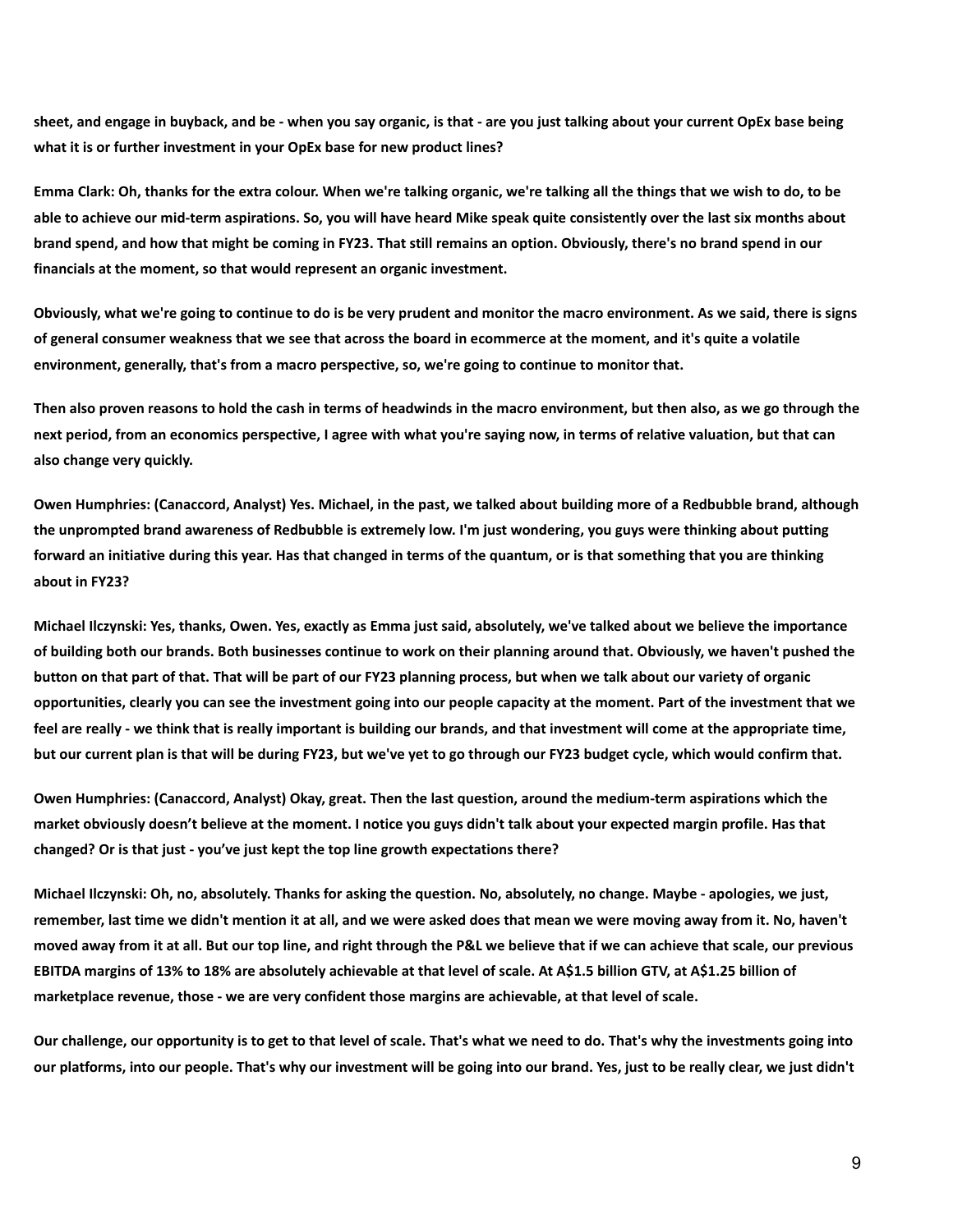want the whole release going through every line of P&L. Then I could be really clear, no change in any aspect of our **medium-term aspirations. So thank you for asking the question.**

Emma Clark: I think I'd just add the point, completely for the avoidance of doubt, obviously, this is a quarterly update, focused **on quarterly and year-to-date financials, which is why we didn't go line-by-line through that**

If we are going to move away from our mid-term aspirations, any of them, we will say so at the time. If we have not said anything, it is that they're still intact. They're intact until we say - or if we ever say otherwise. So, we should trade off that basis.

Michael Ilczynski: Yes. Appreciate you asking, thank you, yes, but that's important for avoiding any confusion, so thank you, yes.

Owen Humphries: (Canaccord, Analyst) One last, very quick question. Historically, the fourth quarter's seen a little bit of seasonality to the upside, versus the third quarter excluding that - obviously, the big pick-up in the second quarter. Is there any **change in expectations that the seasonality will be experienced in the fourth quarter?**

Emma Clark: Yes, we're not going to give any guidance specifically on the quarter, but obviously, we've given third quarter, year-to-date, and we're reiterating the full year, which only has one quarter left. We can mathematically break out what the **fourth quarter should be, in order to be able achieve those guidance numbers.**

Owen Humphries: (Canaccord, Analyst) Because consensus, I'm just thinking, when you say, slight - slightly below - what does **the quantum of slightly mean? Are we talking about 2% or 10%?**

Emma Clark: Well, slightly - we're not going to give anything more than slightly below. That's slightly below \$497 million. There's only a range that you come in that's slightly below that. So, I'm going to leave that to you, but it's slightly below. Once again, given we've got third quarter in at \$384 million, you can look at historically what fourth quarter does, and what we're trying to **do through the businesses, and you'll come down to a relatively narrow range.**

**Owen Humphries: (Canaccord, Analyst) Yes. So, I'll leave it at that, guys.**

**Operator: Thank you. Your next question comes from Mike Younger from Prime Value. Please go ahead.**

Mike Younger: (Prime Value, Analyst) Oh, thank you. I just wanted to clarify, when you're talking at looking at closing the valuation gap that you perceive, is that on the inorganic side only looking at outward opportunities, or are you also looking the **potential to realise value from inward opportunities?**

Michael Ilczynski: Thanks, Mike. I think, as you would expect from all - from any board or management, we have to look at all opportunities, and we will absolutely, practically investigate a range of opportunities that might provide value for all **stakeholders across the business.**

**Mike Younger: (Prime Value, Analyst) Great. Thank you.**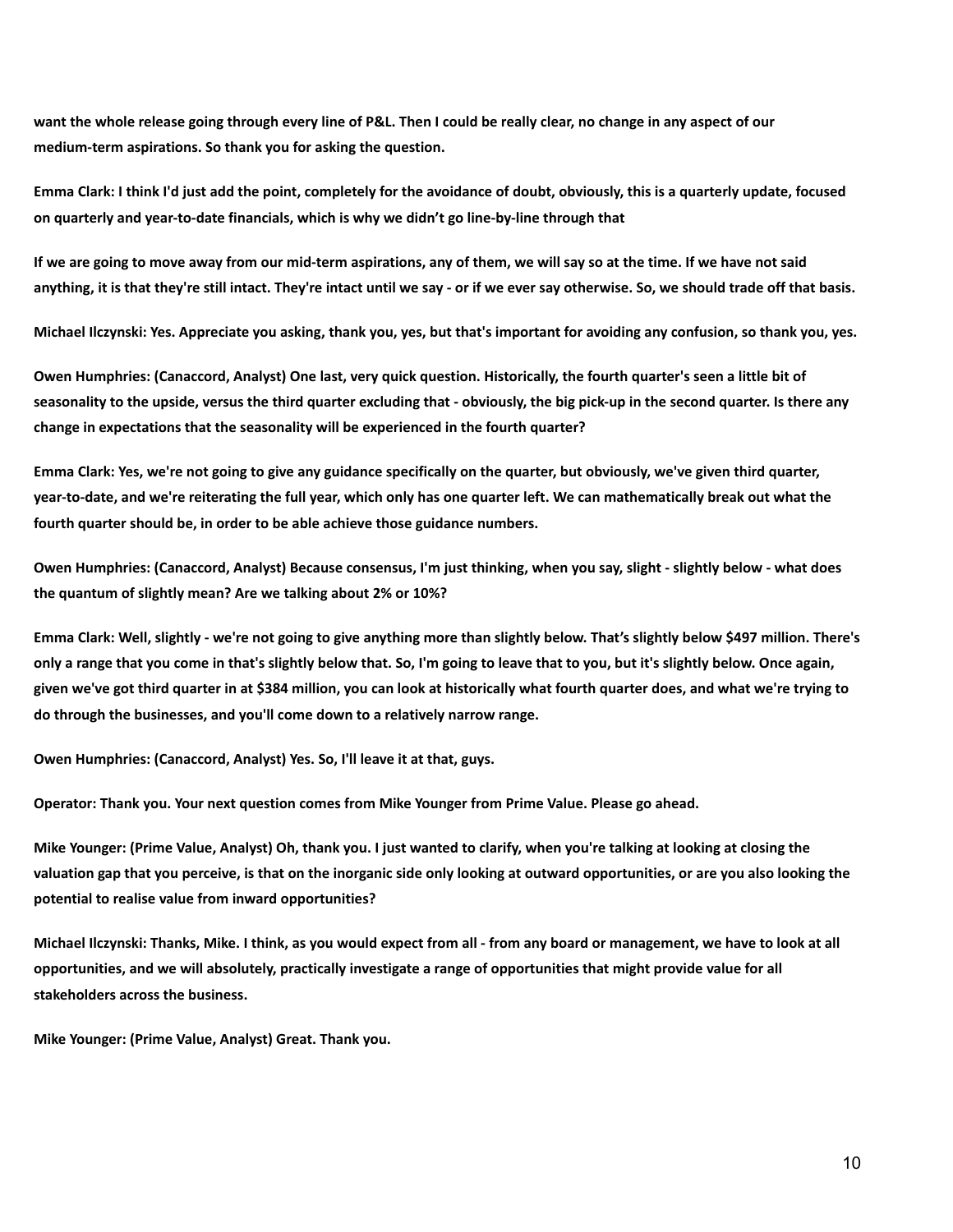Operator: Thank you. Once again, if you wish to ask a question, please press star one on your telephone, and wait for your name **to be announced. Your next question is a follow-up from Aryan Norozi of Barrenjoey. Please go ahead.**

Aryan Norozi: (Barrenjoey, Analyst) Hi guys, sorry, apologies, I got cut out. Two more from me, please. Around the customer acquisition cost backdrop, you obviously mentioned that you saw some levels of improvement, I think last half, early into this quarter, but that still remains elevated. Can you give us an idea around how you're thinking about that, particularly with respect to Google's cookie changes in 2023? How should we expect - will that be another step-up in CACs over the next 12, 24 months, **please?**

Michael Ilczynski: I'll talk to the second part, and Emma can talk specifically about the quarter. In terms of the cookie deprecation, that's obviously something that the industry is aware of, and coming. You can imagine that there's a lot of work, both internally, for us, here at Redbubble, but also right across the industry, to work through that. I think that that is, given it has been flagged well in advance, there's plenty of opportunities for the industry to work through what that means, and adjust. Whether that causes another step-up, I'm not sure, to be honest. As I said, there is a lot of work and a lot of new tech coming through, to adjust for those changes, and both ourselves and the whole industry does have a fair bit of time to adjust to those **changes.**

**In terms of during the quarter, I might let Emma talk to that a little bit.**

Emma Clark: Yes. One of the challenges in talking into the quarter, because obviously, we came out and did the half year results, and talked to those briefly in January and February again. Everyone kept asking at that time, what's happening with CAC this week, today, tomorrow. I keep saying that they're a bit volatile, and I know everyone hates hearing that, but that is actually true. So, even over the quarter's result that we are reporting, there was volatility in that line. So, at various points during the quarter, CACs were actually low, competition was decreased] and organic demand was strong, and then at other points in the **quarter, that wasn't the case.**

Certainly, it wouldn't come as a surprise to anyone on the call to know that as you know, fuel prices have gone up, we've got the war announced in March. Consumer demand during that March period was a little bit more subdued, but it does change quite **frequently, from day-to-day, and from week-to-week.**

Aryan Norozi: (Barrenjoey, Analyst) Perfect. Just some clarification. You quote - you mentioned 2% for the fourth quarter in an earlier question. Could you please clarify what you're talking to? Are you saying that the fourth quarter to date is up 2%? Sorry, I **missed that bit.**

Emma Clark: No, no, no. Thank you for the opportunity to clarify. No, no comment on current quarter to date. That was in response to Anna's question about the revenue performance, and was it in line with our expectations and from an underlying perspective, what was it doing? So, the answer I was giving was that for the third quarter, on an underlying basis, which excludes masks on a paid basis, it was a negative 2% growth rate year-on-year from a floating, on a floating basis.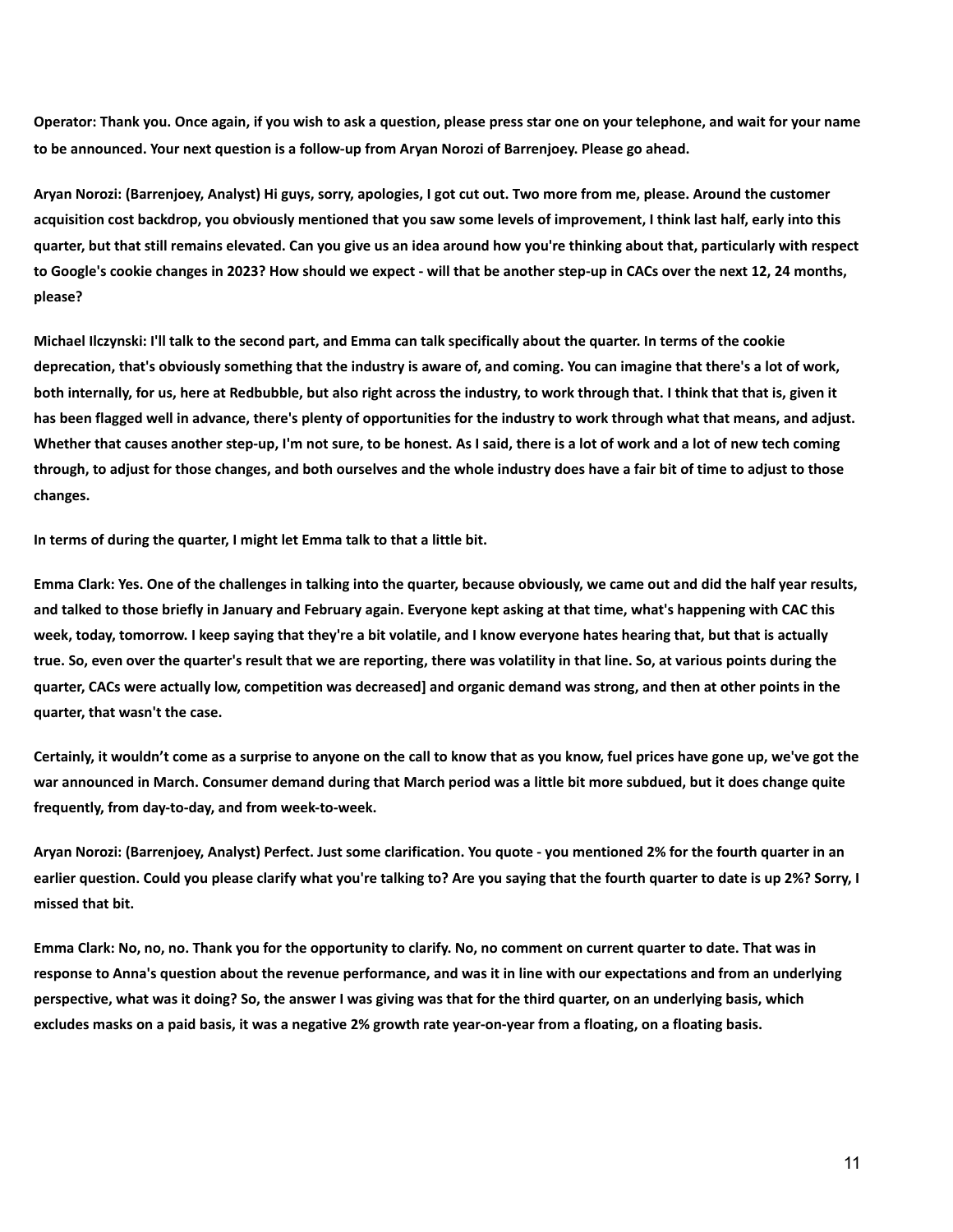Aryan Norozi: (Barrenjoey, Analyst) Perfect. Last one, around the hiring piece, how far through that hiring process are you? You expect to be full by the end of this quarter, can you give us an idea on how many full-time heads you expect to employ over the **next three, six, nine, 12 months, please? So we can get an idea on that pipeline.**

Michael Ilczynski: Yes, thanks, Aryan, appreciate it. There's a couple of things we're wanting to do. We still do have a number of vacancies particularly in the Redbubble business. We have filled a number of those vacancies with some of the contractor staff on medium term contracts. That's been a real help to us this calendar year, in terms of giving us some of that capacity to get **moving on some of these opportunities.**

What that does come at, though, is a bit more of a run rate that they're obviously more expensive resources than the permanent FTEs. So, part of our challenge is both to increase our total number of staff, but also, over the next three to six months, to be rolling off some of those contractors into FTEs, which is a challenge for our Company to be doing both, but also, **actually, brings down the run rate that we're experiencing.**

So, we still have a bit of work to do on the talent side. We're not putting out exact targets because of these two issues. You can imagine, it depends on who's the exact person that's being recruited. Are they filling one of our vacancies, or are they rolling in for a role currently filled with a contractor? Our FTE number would therefore be the same, but obviously, the cost goes down in **that scenario versus if it's a vacancy, the cost goes up.**

I'm sorry I'm not giving you an exact answer, but there's quite a few moving parts at the moment in the talent space.

Emma Clark: Yes, I think I would just add to that that, because we've been asked this question consistently before, particularly around the operating expense investment. We are not at the moment, planning to do another big step-up in operating expenses in the next financial period. That being said, as we've progressively built up our operating expense base during this financial year period, we go through the gate at 30 June, at a certain run rate, and so obviously, it's that run rate that matters. So, next year will be higher than this year, just based totally off the run rate, but we're closer to the end of the hiring than we are at the **start, I think it would be safe to say.**

**Aryan Norozi: (Barrenjoey, Analyst) Perfect. Thanks, guys.**

Operator: Thank you. There are no further questions at this time. I'll now hand back to Mr Ilczynski for closing remarks.

Michael Ilczynski: I just want to say, thank you all, for joining us today. We very much appreciate your questions.

I also want to take this moment to acknowledge Louise Lambeth, who's been our Head of IR and with Redbubble for almost five years. Louise is unfortunately leaving us soon to go on to a wonderful new opportunity, and so I just want to add, this is her last investor relations call with us. I just want to take this moment to acknowledge and thank Louise for all the work she's done for **all of our business.**

Thank you, all for talking to us. We look forward to talking to a number of you over the coming days.